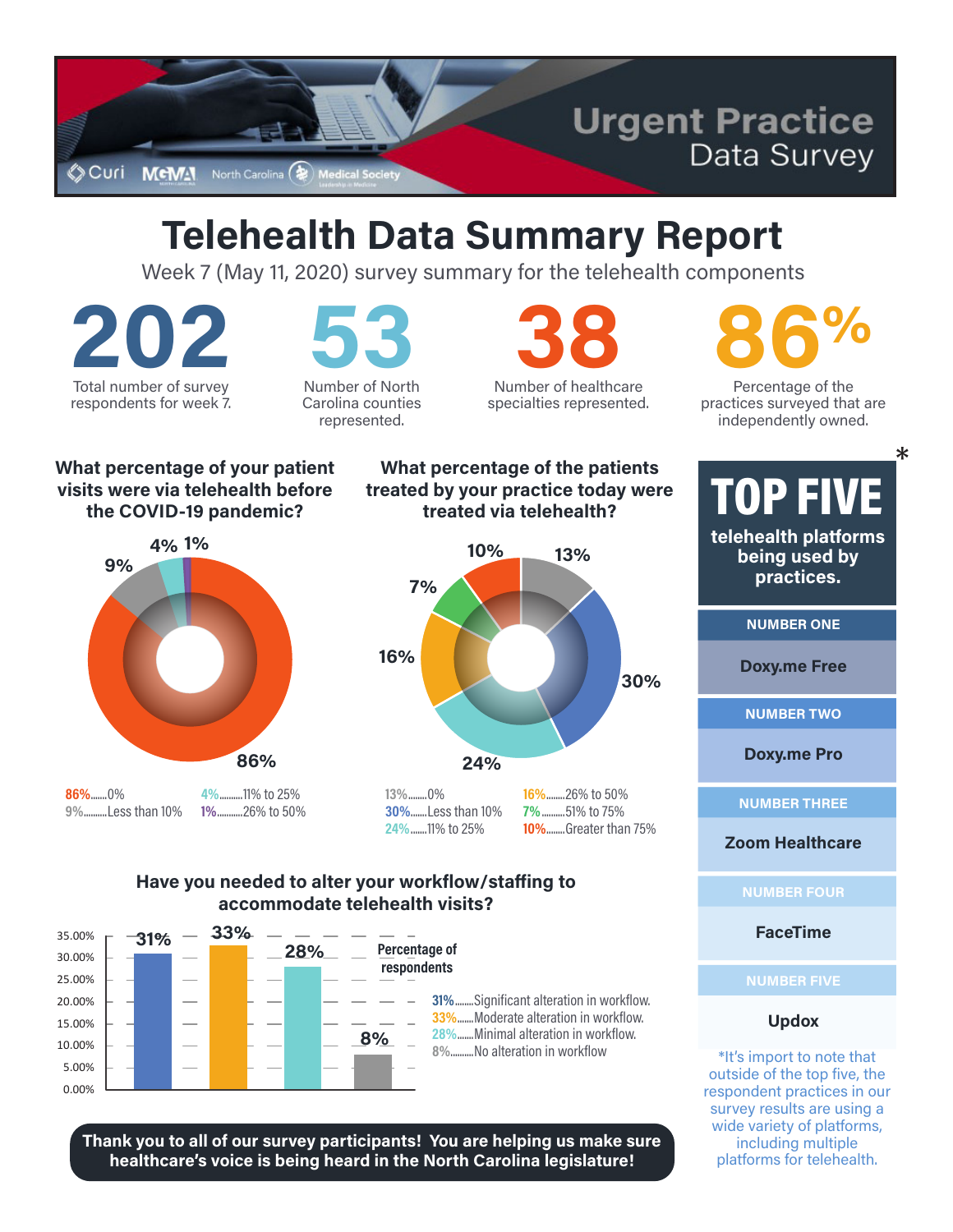## **Telehealth Data Summary Report**

Week 7 (May 11, 2020) survey summary for the telehealth components

#### What would be most helpful to you in implementing or improving the operation of telehealth in your practice?



2%..........Information on "Plug & Play" hardware/software solutions.

- 4%.........Guidance incorporating telehealth into my practice.
- 15%........Information on how both commercial and public insurance payers are reimbursing for telehealth visits.
- 8%..........Proper coding for telehealth visits.
- 9%.........Greater reimbursement clarity for non-Covid-19 visits.
- 43%......My practice does not require assistance with our telehealth operations.

9%..........My practice does not plan to use telehealth. 10%........Other

If you have been using telehealth more than you did prior to the pandemic, do you hope to continue this once the worst of the pandemic is over?



What is the biggest barrier to initiating or more fully implementing telehealth in your practice? (If you are fully implementing telehealth, select the barrier that has been the biggest challenge for your practice).



8%..........Cost prohibitive (platform fees, equipment costs, etc.) 15%........Bad connectivity or no broadband access 2%.........Security concerns 24%.......Reimbursement rates 20%.......Patient preference 5%..........Provider resistance



15%........No, patients are not requesting telehealth visits in lieu of in-person visits.

3%.........Unsure

### Are patients indicating a preference for telehealth visits over in-person visits?

<sup>26%.......</sup>Other